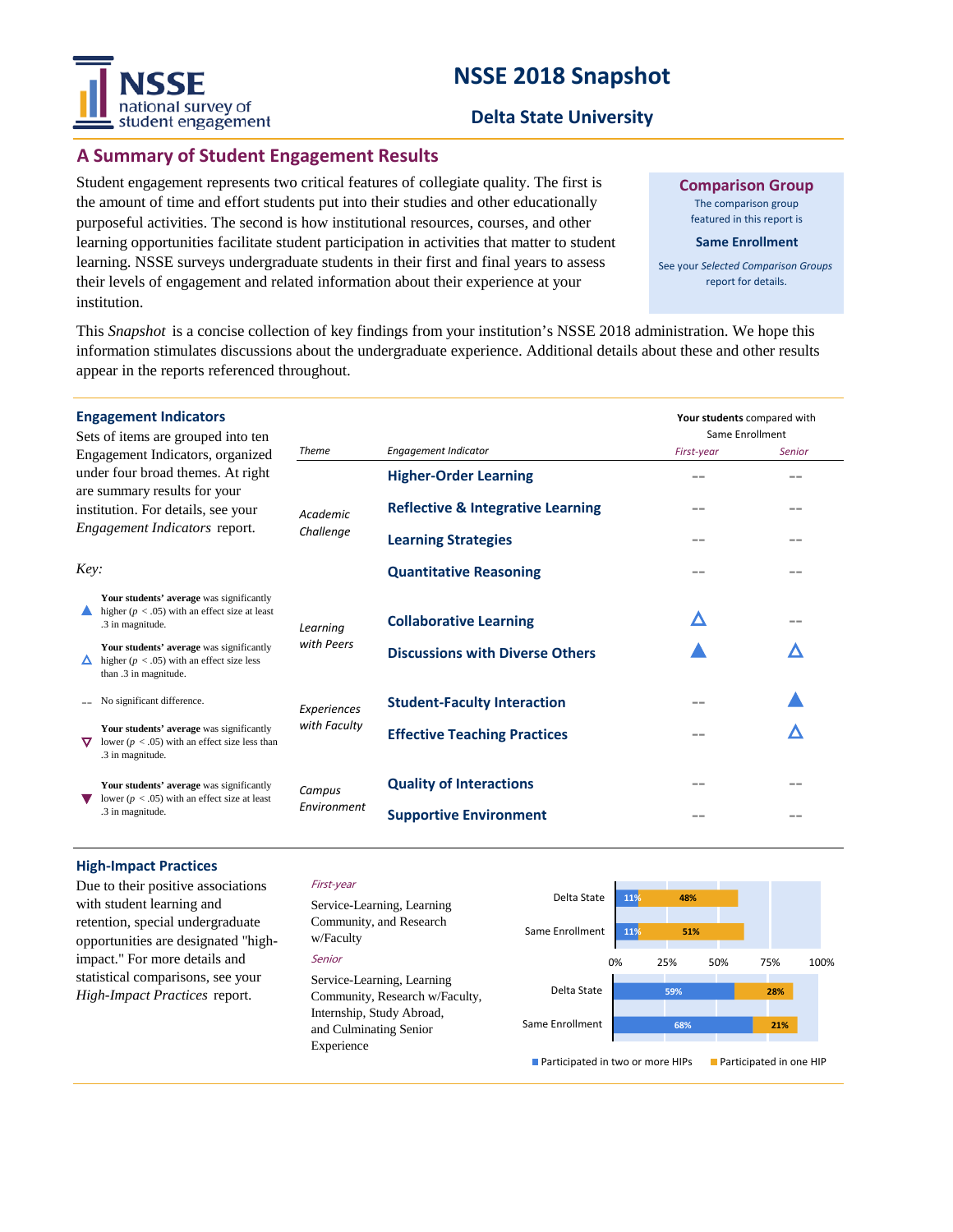

# **NSSE 2018 Snapshot**

# **Delta State University**

# **Academic Challenge: Additional Results**

The Academic Challenge theme contains four Engagement Indicators as well as several important individual items. The results presented here provide an overview of these individual items. For more information about the Academic Challenge theme, see your *Engagement Indicators* report. To further explore individual item results, see your *Frequencies and Statistical Comparisons,* the *Major Field Report,* the *Online Institutional Report,* or the Report Builder.



### **Reading and Writing**

These figures summarize the number of hours your students spent reading for their courses and the average number of pages of assigned writing compared to students in your comparison group. Each is an estimate calculated from two or more separate survey questions.



### **Challenging Students to Do Their Best Work <b>Academic Emphasis**

To what extent did students' courses challenge them to do their best work? Response options ranged from  $1 = "Not at all"$ to  $7 =$  "Very much."



How much did students say their institution emphasizes spending significant time studying and on academic work? Response options included "Very much," "Quite a bit," "Some," and "Very little."

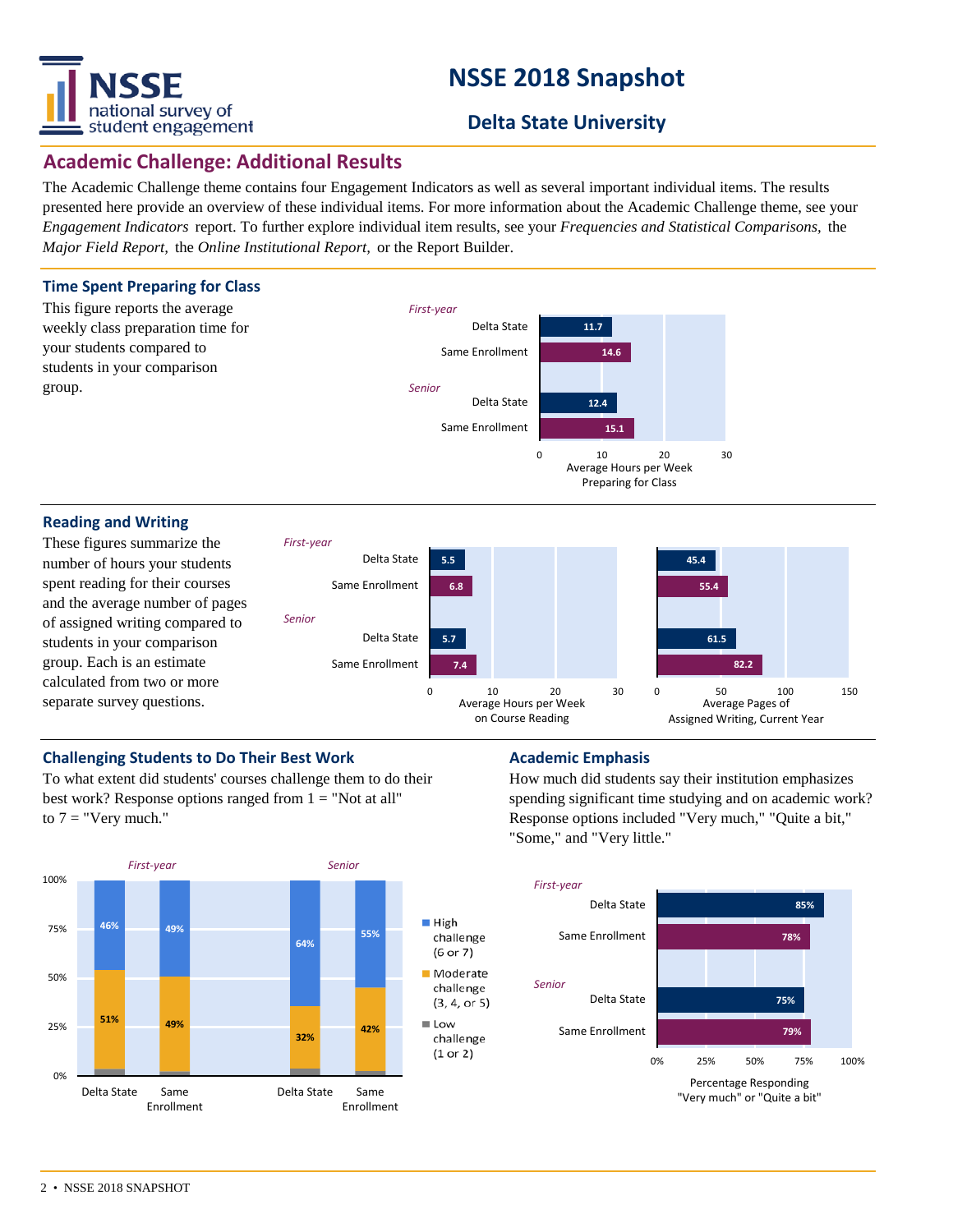# national survey of student engagement

# **NSSE 2018 Snapshot**

# **Delta State University**

## **Item Comparisons**

By examining individual NSSE questions, you can better understand what contributes to your institution's performance on the Engagement Indicators. This section displays the five questions<sup>a</sup> on which your students scored the highest and the five questions on which they scored the lowest, relative to students in your comparison group. Parenthetical notes indicate whether an item belongs to a specific Engagement Indicator or is a High-Impact Practice. While these questions represent the largest differences (in percentage points), they may not be the most important to your institutional mission or current program or policy goals. For additional results, see your *Frequencies and Statistical Comparisons* report.

### **First-year**

### **Highest Performing Relative to Same Enrollment**

- Discussions with... People with political views other than your own<sup>b</sup> (DD) Discussions with... People from an economic background other than your own<sup>b</sup> (DD) Talked about career plans with a faculty member<sup>b</sup> (SF) Worked with other students on course projects or assignments $^{\sf b}$  (CL) Discussions with... People with religious beliefs other than your own<sup>b</sup> (DD) **Lowest Performing Relative to Same Enrollment**
- Institution emphasis on attending events that address important social/econ./polit. issues<sup>c</sup> (SE) Reviewed your notes after class<sup>b</sup> (LS)

Connected ideas from your courses to your prior experiences and knowledge<sup>b</sup> (RI) Used numerical information to examine a real-world problem or issue  $(\ldots)^b$  (QR)

Assigned more than 50 pages of writing<sup>8</sup>



Percentage Point Difference with Same Enrollment

#### **Senior**

#### **Highest Performing Relative to Same Enrollment**

| the constant of a contract the field of the constant of the constant of the constant of the constant of the constant of the constant of the constant of the constant of the constant of the constant of the constant of the co |  |  |  |  |  |
|--------------------------------------------------------------------------------------------------------------------------------------------------------------------------------------------------------------------------------|--|--|--|--|--|
| Explained course material to one or more students <sup>b</sup> (CL)                                                                                                                                                            |  |  |  |  |  |
| Extent to which courses challenged you to do your best work <sup>d</sup>                                                                                                                                                       |  |  |  |  |  |
| Quality of interactions with academic advisors <sup>a</sup> (QI)                                                                                                                                                               |  |  |  |  |  |
| Discussed course topics, ideas, or concepts with a faculty member outside of class <sup>b</sup> (SF)                                                                                                                           |  |  |  |  |  |
| Discussed your academic performance with a faculty member <sup>b</sup> (SF)                                                                                                                                                    |  |  |  |  |  |

### **Lowest Performing Relative to Same Enrollment**

| Participated in a study abroad program (HIP)                                              |  |  |  |  |  |  |
|-------------------------------------------------------------------------------------------|--|--|--|--|--|--|
| Spent more than 15 hours per week preparing for class                                     |  |  |  |  |  |  |
| Participated in an internship, co-op, field exp., student teach., clinical placemt. (HIP) |  |  |  |  |  |  |
| Assigned more than 50 pages of writing <sup>8</sup>                                       |  |  |  |  |  |  |
| Completed a culminating senior experience () (HIP)                                        |  |  |  |  |  |  |



#### Percentage Point Difference with Same Enrollment

a. The displays on this page draw from the items that make up the ten Engagement Indicators (EIs), six High-Impact Practices (HIPs), and the additional academic challenge items reported on page 2. Key to abbreviations for EI items: HO = Higher-Order Learning, RI = Reflective & Integrative Learning, LS = Learning Strategies, QR = Quantitative Reasoning, CL = Collaborative Learning, DD = Discussions with Diverse Others, SF = Student-Faculty Interaction, ET = Effective Teaching Practices, QI = Quality of Interactions, SE = Supportive Environment. HIP items are also indicated. Item numbering corresponds to the survey facsimile included in your *Institutional Report* and available on the NSSE website.

- b. Combination of students responding "Very often" or "Often."
- c. Combination of students responding "Very much" or "Quite a bit."

d. Rated at least 6 on a 7-point scale.

e. Percentage reporting at least "Some."

f. Estimate based on the reported amount of course preparation time spent on assigned reading.

g. Estimate based on number of assigned writing tasks of various lengths.